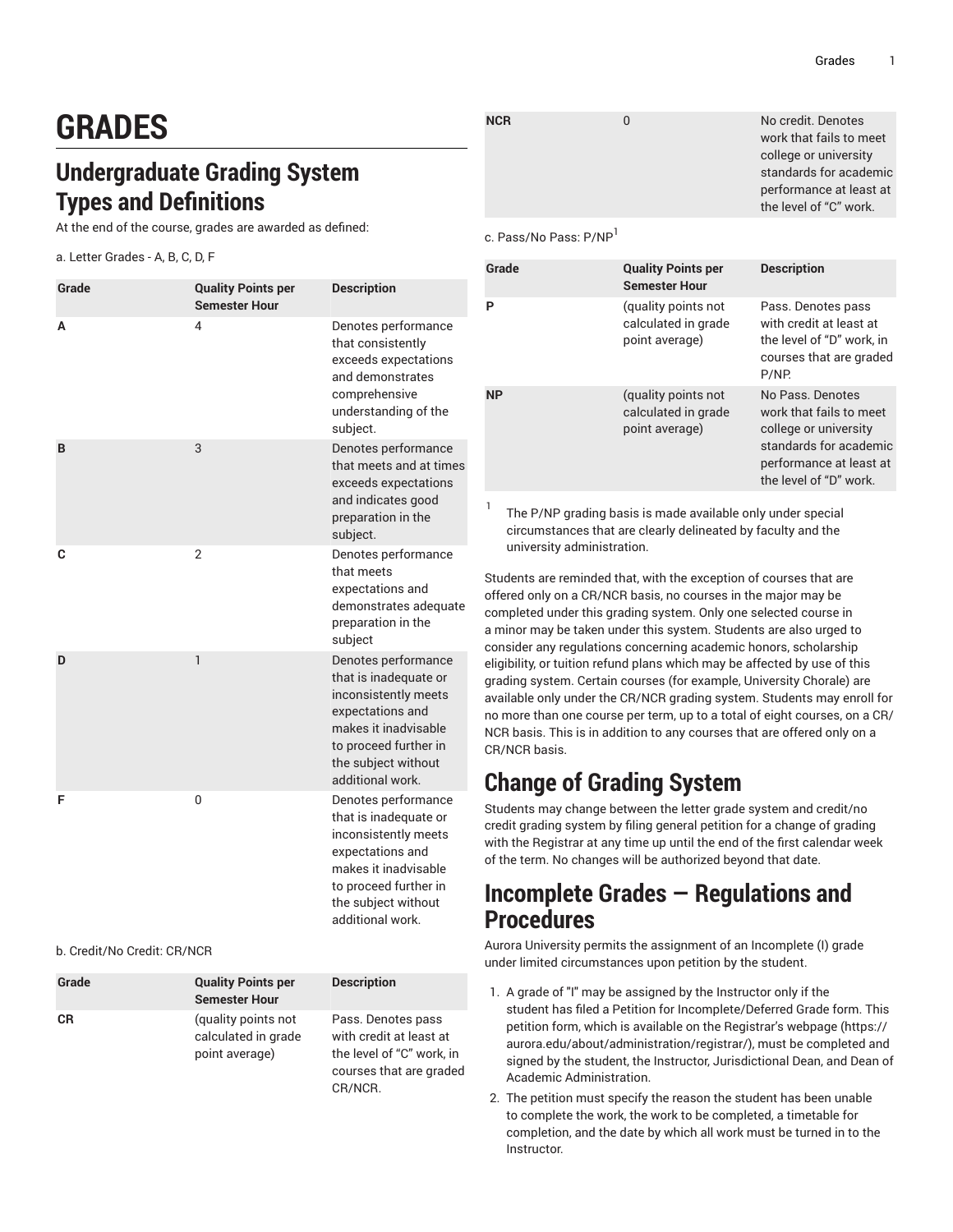- 3. The Petition for Incomplete/Deferred Grade must be filed by the deadline specified by the Registrar for submission of final grades.
- 4. Completion dates for "I" grades must be on or before the last day of the fourteenth week of classes of the term following the term in which the grade is assigned, excluding the Summer Session. In the event that a final grade is not reported to the Registrar on or before noon on the Tuesday following the completion deadline (Tuesday of week 15), the grade will revert to an "F" or "NCR". Instructors report grades to replace "I" grades in writing to the Registrar using the Change of Grade form located on [SpartanNet \(https://aurora.edu/au/](https://aurora.edu/au/faculty/handbook.html) [faculty/handbook.html](https://aurora.edu/au/faculty/handbook.html)).
- 5. In extraordinary circumstances, the Instructor may, upon receiving written documentation from the student, petition for an extension beyond the deadline established in section 4. Such petitions must be filed with the Dean of Academic Administration on or before the deadline for completion originally specified in the petition for an "I" grade. Petitions approved by the Dean of Academic Administration must be received by the Registrar on or before the original deadline for filing of the grade.
- 6. A grade of "I" may be assigned only in cases of illness, accident, or other catastrophic occurrence beyond the student's control. In order for an "I" grade to be considered, the student must be in satisfactory academic standing in the specific course. In cases of emergency, the petition may be filed on the student's behalf by the course instructor. At the earliest possible time, the course instructor will take responsibility for confirming the petition with the student and securing the student's signature. If the student does not accept the conditions of the petition, the instructor will assign a permanent grade to be entered by the Registrar.
- 7. A student's Academic Warning status in a given term will be determined by the Term GPA resulting from the work completed in that term. If a subsequently completed "I" grade causes the student's GPA to rise above or fall below 2.0, the student's warning status, and the permanent record thereof, will be changed accordingly.
- 8. In the case of an approved voluntary or involuntary leave of absence, the original deadline for completion of work will be maintained unless an extension is approved by the Dean of Academic Administration. A leave of absence does not automatically extend the completion deadline for the "I" grade.

# **Deferred Grade Policy — Regulations and Procedures**

A deferred grade (X) is for use in certain courses in which it is anticipated that the student's learning experience will continue beyond a regular academic term. The deferred grade is available for use in the cases of travel study, field experiences, clinical experiences, practica, internships, student teaching, independent study, application or research projects, and sequential courses for which a deferred grading situation has been contracted at the initiation of the experience.

- 1. A grade of "X" may be assigned by the Instructor only if the student has filed a Petition for Incomplete/Deferred Grade form. This petition form, which is available on the [Registrar's](https://aurora.edu/about/administration/registrar/) webpage [\(https://](https://aurora.edu/about/administration/registrar/) [aurora.edu/about/administration/registrar/](https://aurora.edu/about/administration/registrar/)), must be completed and signed by the student, the Instructor, Jurisdictional Executive Director or Dean, and Dean of Academic Administration.
- 2. The petition must specify the reason the deferred grade is needed, the work to be completed, a timetable for completion, and the date by which all work must be turned in to the Instructor.
- 3. The Petition for Incomplete/Deferred Grade form must be filed by the deadline specified by the Registrar for submission of final grades.
- 4. In the event that a course or other learning experience is planned to extend beyond the academic term, the student(s) enrolled will be given a deferred grade "X" at the end of the term. The permanent grade will be posted when received from the Instructor, and by the expiration of the "X" grade petition.
- 5. Completion dates for "X" grades must be on or before the last day of the fourteenth week of the term following the term in which the grade is assigned, excluding the Summer Session. In the event that a final grade is not reported to the Registrar on or before noon on the Tuesday following the completion deadline (Tuesday of week 15), the grade will revert to an "F" or "NCR". Instructors report grades to replace "X" grades in writing to the Registrar using the Change of Grade form located on [SpartanNet \(https://aurora.edu/au/faculty/](https://aurora.edu/au/faculty/handbook.html) [handbook.html\)](https://aurora.edu/au/faculty/handbook.html).
- 6. In extraordinary circumstances, the Instructor may, upon receiving written documentation from the student, petition for an extension beyond the deadline established in section 5. Such petitions must be filed with the Dean of Academic Administration on or before the deadline for completion originally specified in the petition for an "X" grade. Petitions approved by the Dean of Academic Administration must be received by the Registrar on or before the original deadline for filing of the grade.
- 7. Tuition for multi-term courses or other learning experiences is billed and payable with respect to the first term of registration, and the course counts in the student's load only in the first term of registration. No additional registration process is required during subsequent terms while the course is being completed.
- 8. A deferred grade "X" has no effect on the student's GPA and is not considered by the Academic Standards Committee or other university bodies in the review of student progress. When the permanent grade is posted, the effect of this grade will be assessed by university review bodies as though the grade were part of the work completed in the term when the grade is posted.
- 9. In the case of an approved voluntary or involuntary leave of absence, the original deadline for completion of work will be maintained unless an extension is approved by the Dean of Academic Administration. A leave of absence does not automatically extend the completion deadline for the "X" grade.

# **The "D" Grade**

A grade of "D" cannot be applied to an undergraduate major without the approval of the Registrar in consultation with the Jurisdictional Dean and Dean of Academic Administration. Aurora University reserves the right to require a student to repeat a course in which he/she has received a grade of "D" if he/she proposes to apply that course toward a major or continue on in a truly sequential course of study. Students who receive a grade of "D" in a prerequisite course are encouraged to repeat the course prior to matriculation into the sequential course.

# **Change of Permanent Grades**

- 1. Permanent grades (A, B, C, D, F) may be changed by the instructor who originally issued the grade to correct computational or clerical errors.
- 2. Changes of permanent grades must be approved by the Academic Dean before they are forwarded to the Registrar, and must include an explanation for the change.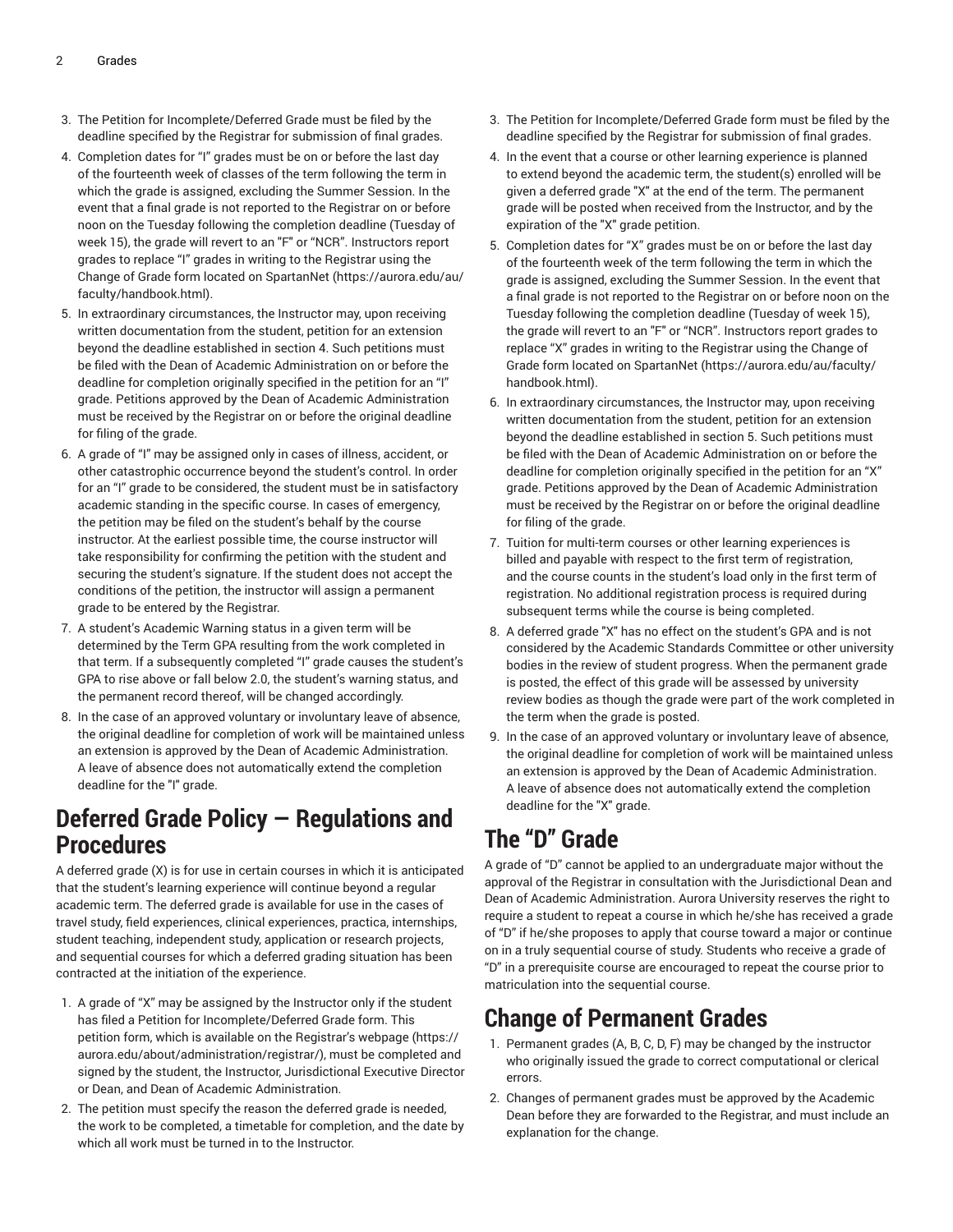- 3. Changes in permanent grades arising from clerical or computational errors must be received by the Registrar no later than 30 days following the date when the original permanent grade was filed with the Registrar.
- 4. In cases where it is necessary to correct a grading error on the part of an instructor who has left the university or who cannot otherwise be contacted in a timely fashion, or in cases where an instructor fails to correct an evident error in a timely fashion, the Academic Dean may assign another faculty member to review the relevant materials and correct the error.
- 5. Changes may be made in grades to reflect coursework completed after the deadline for grade submission only in instances in which the student received a grade of "I" or "X" for the course.
- 6. All changes in permanent grades other than those arising from clerical or computational errors are addressed under the university regulations for appeal of alleged capricious grading.

### **Grade Point Average**

Two Grade Point Averages (GPA) are calculated by the Registrar:

**Term GPA** — A=4, B=3, C=2, D=1, F=0, NCR=0, CR=Not Calculated into GPA. Based only on courses taken in a given term at Aurora University, the unit of credit is multiplied by the quality points assigned to the grade earned. The sums are then added and the total quality points divided by the calculable credit units producing the Term GPA. (If a course is repeated only the higher grade is calculated into the GPA and only academic credit from one can be counted toward graduation.)

**Cumulative GPA of Courses at Aurora University** — Calculated in the same way as the Term GPA but is based upon all work taken at Aurora University over all terms of attendance. Since fall 1990, only work completed at Aurora University has been included in the cumulative GPA of Aurora University students. Calculations of GPA for work at previous colleges are carried out by the Office of Admission for purposes of determining admission and merit scholarship eligibility and by the Registrar for purposes of student classification and to provide data for the financial aid process. No calculation of GPA including work at previous colleges is maintained as part of the student's official academic record.

## **Undergraduate Academic Honors**

Academic Honors at Graduation

- 1. To be eligible for academic honors at graduation, students must have:
	- a. A minimum of 90 semester hours of credit for a letter grade, of which 30 semester hours must have been earned at Aurora University.
	- b. A cumulative GPA at Aurora University of:
		- i. 3.50 3.749 to receive the degree Cum Laude
		- ii. 3.75 3.899 to receive the degree Magna Cum Laude
		- iii. 3.90 4.000 to receive the degree Summa Cum Laude
	- c. In addition, a student who has a minimum of 90 semester hours for a letter grade at Aurora University and a cumulative GPA at Aurora University of 3.75 or above will receive the Gold Ivy Leaf Award (medallion).
- 2. Term Dean's List -- Students will be placed on the published Dean's List and receive a letter from the Chief Academic Officer at the end of each fall or spring semester that these conditions are met:
	- a. Students with a term GPA of 4.0 will be cited for High Honors in a special section of the Dean's List.
- b. A term GPA of 3.60 or higher.
- c. A minimum of 12 semester hours for a letter grade.

### **Procedures for Use in the Student Initiated Appeal of a Course Grade**

A student has the right to appeal a course grade if they feel that the grade was assigned capriciously. Capricious grading is the only rationale for a grade appeal. A student may not appeal a grade based on a disagreement about grading criteria or concerns about the judgment of the faculty member.

Capricious grading, as that term is used herein, is limited to one or more of the following:

- 1. the assignment of a grade on some basis other than performance in the course; or
- 2. the assignment of a grade to a particular student by different standards than were applied to other students in that course; or
- 3. the assignment of a grade using standards other than those that the students had been led to reasonably expect would be used to judge their work.

The evaluation of the quality of a student's academic performance in participation in class and on assignments that the student turns in is one of the primary professional responsibilities of university faculty members; it is solely and properly their responsibility. It is essential for the standards of the academic programs at Aurora University and the integrity of the degrees conferred by this university that the professional judgments of faculty members not be subject to inappropriate pressures or other interference.

It is necessary, however, that any course grade be based on evidence of the student's performance in that course, that the student have access to the evidence, that the instructor be willing to explain and interpret the evidence to the student, and that a grade be determined in accordance with announced standards. These standards must be announced and put in writing for each class at the beginning of each term. While the standards for evaluation used in a course may change during a course as the faculty member judges to be appropriate based on the performance of the students, changes to guidelines for evaluation during a course should be as minimal as is possible and must be announced to the students in advance of the application of the new standards. It is never appropriate for a faculty member to retroactively alter the standards that have been applied to work that has already been turned in.

#### **Appeal Procedures:**

A student who believes his/her term grade is capricious may seek clarification and, where appropriate, redress, as follows:

- 1. The student shall confer with the Instructor, informing the Instructor of questions concerning the grade, and seeking to understand fully the grounds and procedures the Instructor has used in determining the grade. The aim of such a conference is to reach mutual understanding about the grade, the process by which it was assigned, and to correct errors, if any, in the grade. The student should do this within two weeks of receiving his/her final grade.
- 2. If after consultation with the Instructor, the student believes that a grade was assigned capriciously, the student shall confer with the Jurisdictional Chair, who shall consult and advise with both the Instructor and student separately or together, in an effort to reach an understanding and resolution of the matter.